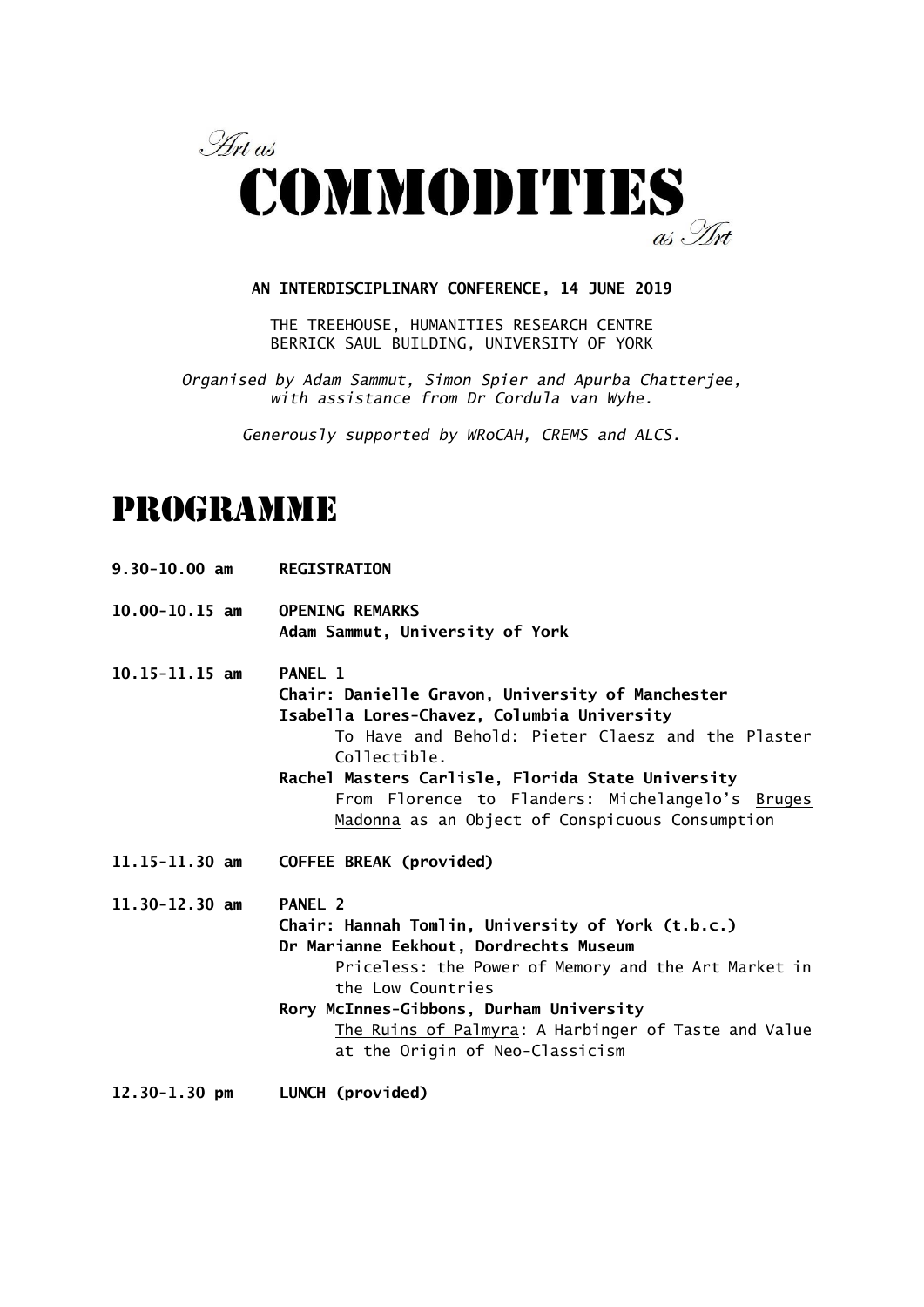|                  | Chair: T.b.c.                                          |
|------------------|--------------------------------------------------------|
|                  | Katharine Ault, The Open University                    |
|                  | Private<br>Ownership, Public Display<br>and            |
|                  | Commodification: Ugolino di Nerio's Santa Croce        |
|                  | Polyptych in Nineteenth-Century Britain.               |
|                  | Lucy West, Leeds/The National Gallery/The Bowes Museum |
|                  | Priceless: Oettingen-Wallerstein and the Unsaleable    |
|                  | Collection, 1847-1863.                                 |
|                  |                                                        |
| $2.30 - 3.30$ pm | PANEL 4                                                |
|                  | Chair: Apurba Chatterjee, University of Sheffield      |
|                  | Mariko Hirabayashi, University of York                 |
|                  | The Japonism Market in Later Nineteenth-Century        |
|                  | London: The Japanese Gallery, Watanabe Seitei and      |
|                  | John Varley Jr.                                        |
|                  | Maria Golovteeva, University of St Andrews/Christie's  |
|                  | Commodifying Congo in late-nineteenth-century          |
|                  | Belgium: Ivory in Art and Writings of Fernand          |
|                  | Khnopff.                                               |
|                  |                                                        |
| $3.30 - 3.45$ pm | COFFEE BREAK (provided)                                |
|                  |                                                        |
| $3.45 - 4.45$ pm | PANEL <sub>5</sub>                                     |
|                  | Chair: T.b.c.                                          |
|                  | Dr Tom Wilkinson, Warburg Institute                    |
|                  | Making Money: Artists' Banknotes of the German         |
|                  | Inflation, 1914-1923                                   |
|                  | Inbal Strauss, University of Oxford                    |
|                  | The "Products" of Artistic Production: Thinking        |
|                  | about Art in Design Terms                              |
|                  |                                                        |
| $4.45 - 5.00$ pm | <b>CLOSING REMARKS</b>                                 |
|                  | Simon Spier, University of Leeds/Bowes Museum          |
| $5.00 - 6.00$ pm | <b>KEYNOTE</b>                                         |
|                  | Dr Leah R. Clark, The Open University                  |
|                  | Between Commodity and Gift: Some Thoughts on Early     |
|                  | Modern Objects                                         |
|                  |                                                        |
| $6.00 - 6.45$ pm | WINE RECEPTION (Dept. History of Art, foyer)           |
|                  |                                                        |

**1.30-2.30 pm PANEL 3**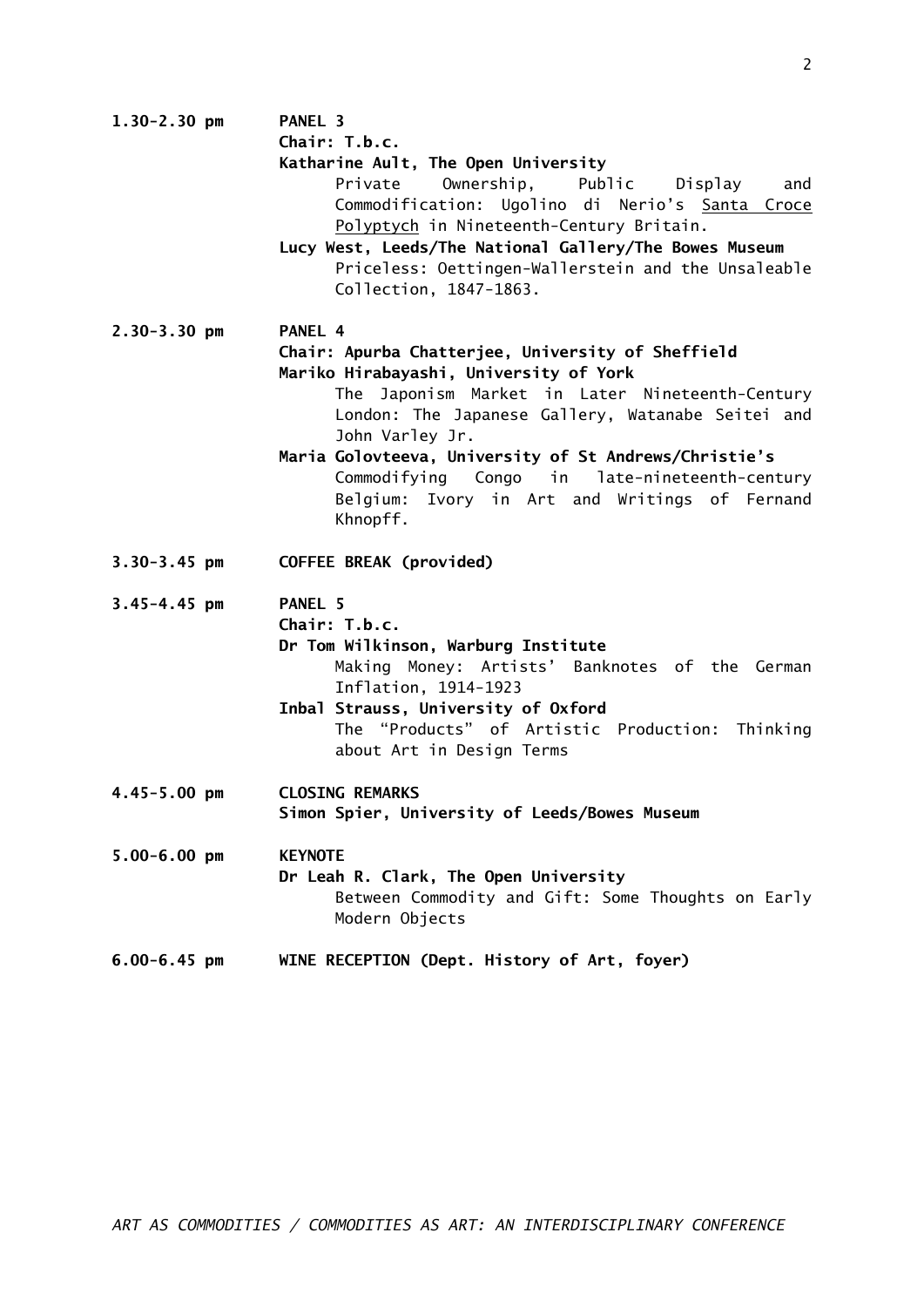### **ABSTRACTS**

#### **To Have and Behold: Pieter Claesz and the Plaster Collectible. Isabella Lores-Chavez, Columbia University.**

In 1628, Pieter Claesz painted into a view of an artist's studio the recognizable classical statue known as the Spinario - or, at least, a copy in plaster of the ancient bronze original. Amid an array of generic vanitas objects, the **Spinario** appears distinctive and saturated with references to classical antiquity and the erudition of its beholder. The plaster cast offers itself to the viewer as both a portrait of a famous sculpture and a copy of an original that cannot be possessed. The plaster Spinario also offers Claesz a way to refer to his own labor, both intellectual and manual. Paired with a sketchbook, the Spinario references the developing practice in the Dutch Republic of making drawings after ancient sculptures. This paper explores the layered meaning of Claesz's still life as a recognition of an early modern culture of collecting copies and as a demonstration of virtuosic artistic processes.

#### **From Florence to Flanders: Michelangelo's Bruges Madonna as an Object of Conspicuous Consumption. Rachel Masters Carlisle, Florida State University.**

Michelangelo's Bruges Madonna is inherently linked with Flanders — the unsigned, white marble sculpture was commissioned as early as December 14, 1503 by the Flemish cloth merchants Alexander and Jean Mouscron and was donated to the Church of Our Lady in Bruges in 1514. Michelangelo's only sculpture to leave Italy during his lifetime, the Bruges Madonna has been branded by art historians as an example of the artist's "Madonna period" and pendant to the earlier Pietà. Unfortunately, this analysis has largely relegated the Bruges Madonna to narratives of Michelangelo's divine genius and the diffusion of Renaissance ideals from the superior Italian peninsula. I aim to resituate the Bruges Madonna within the matrix of exchange cultivated by the leading Renaissance artistic centers of Florence and Bruges, considering both archival documentation of the Bruges Madonna's commission, execution, and shipment and development of the sculpture's iconographic program.

I will demonstrate that Michelangelo's Bruges Madonna represents a synthesis of Northern and Italian artistic ideals, an amalgamation that I contend was developed by the artist in response to the increasingly significant network of cross-cultural exchange of the fifteenth and sixteenth centuries, and more importantly, fulfilling the desire of his Flemish patron for a site-specific sculpture of marble — a high-status medium largely, if not entirely, alien to the region of Flanders at the time of its commission. Furthermore, by considering the sculpture within the broader decorative program of the Church of Our Lady in Bruges and the tradition of employing material culture to advance social status in the Low Countries, I will argue for a unique interpretation of the Bruges Madonna as a Mouscron familial symbol of wealth and material display of prestige through conspicuous consumption of foreign media.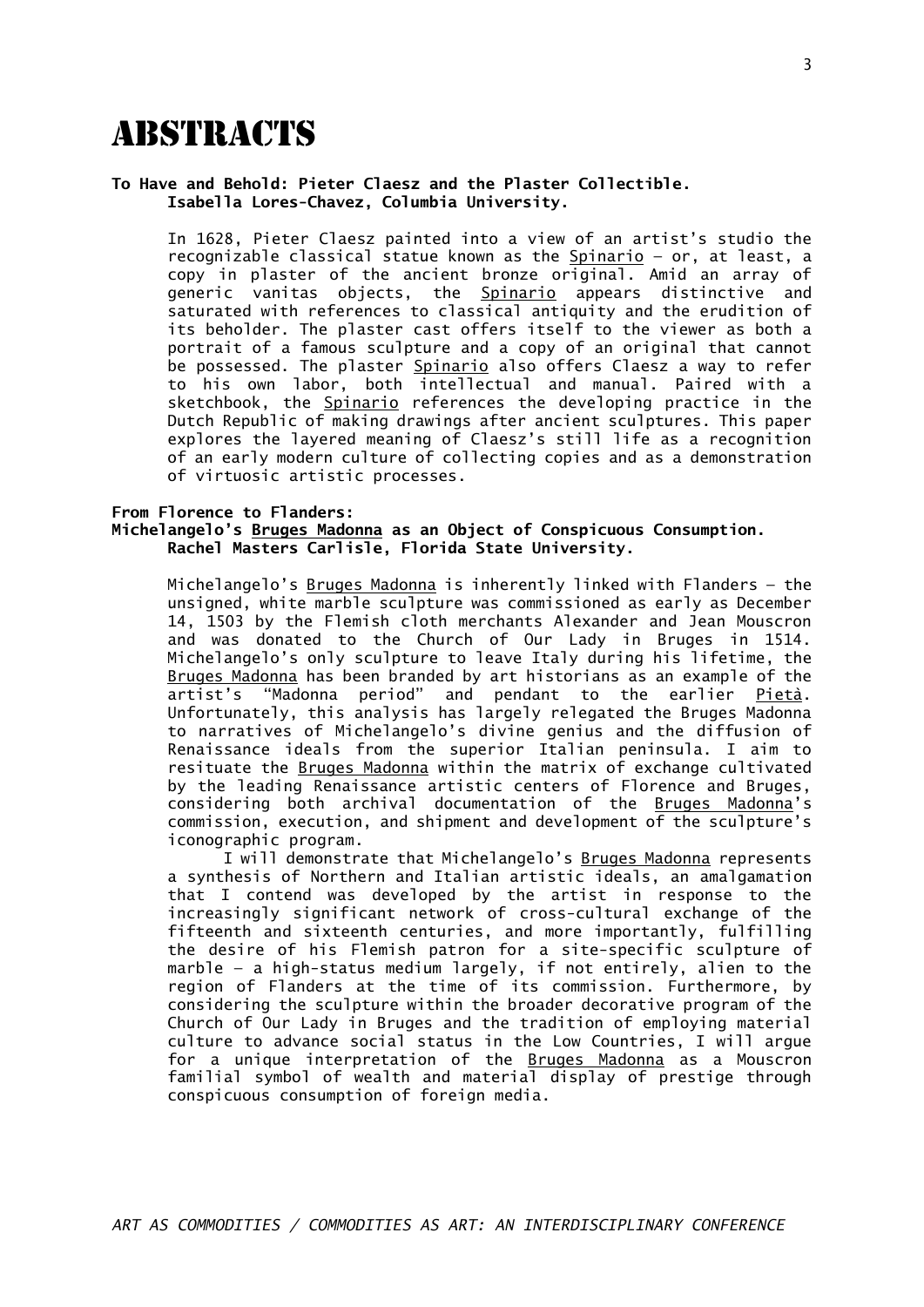#### **Priceless: the Power of Memory and the Art Market in the Low Countries. Dr Marianne Eekhout, Dordrechts Museum.**

What happens when art and memory meet? Where does the artwork stop and does its commemorative value begin? Can the two even be separated? The arts and antiques market in the seventeenth- and eighteenth-century Low Countries often dealt with objects that were just that: commemorative and artistic. During and after the Dutch Revolt in particular and several Anglo-Dutch wars, medals were struck, paintings were commissioned, and prints were published to commemorate the event in an artistic way. Soon after a successful siege or sea battle the art market was flushed with objects that sold well but also had a capricious life ahead of them. On the one hand the objects were cherished by the original owner while on the other hand its value would go hand in hand with the interest in the event itself. Collectors of particular objects, such as medals, would determine its price after it re-entered the art and/or antiques market.

This paper will explore the changing relationship between an object's commemorative and its cash value in the market place. Two case studies will be presented. The first one will focus on commemorative medals of the Dutch Revolt (1568-1648), the second on the memorabilia that occurred after the sea battle of Doggersbank (1781). Both cases have in common that the objects were considered art as well as commodities at the time of production. And both raise the question whether an object should be considered for its commemorative value and/or just for the cash value of its material.

#### **The Ruins of Palmyra:**

#### **A Harbinger of Taste and Value at the Origin of Neo-Classicism. Rory McInnes-Gibbons, Durham University.**

Art and commodity have always intersected around the ruins of Palmyra. Whether the picture postcards of the 'Queen of the Desert' or the early photographs sold to tourists across Syria, the image of the site has had prestige and value across the centuries of its western reception. In this presentation, I will draw attention to the role of Robert Wood and James Dawkins' The Ruins of Palmyra (1753) in distilling the ruins' visual reception and monetary value from an early stage of the interaction with the place.

Travelling to the site in 1751 as part of a large exploratory enterprise which also took in Greece, Asia Minor and Balbec, antiquarian Wood and the money behind the mission, Dawkins, were accompanied by the Piedmontese artist and architect, Giovanni Battista Borra. The drawings produced of the site over the five days in which the adventurers assessed the ruins were soon transformed into iconic staples of dilettante taste as neo-classicism became all the rage for the eighteenth-century aristocrat. From dining room ceilings to public displays, Palmyra went from desert isolation to the stardust of the eighteenth century, sprinkling style and substance upon the country estates of the elite.

This was achieved through its presence in over 50 engraved plates in The Ruins of Palmyra. Not only faithful renderings of the archaeological site, these were items of material beauty and value. Presenting the relationship between the original artwork produced first hand at the site, and the later engravings reproduced in the final piece, I will look at the process in which the artwork was turned into the commodity contained within the book. Having visited the Roman and Hellenic Society Library in London, with their kind permission, I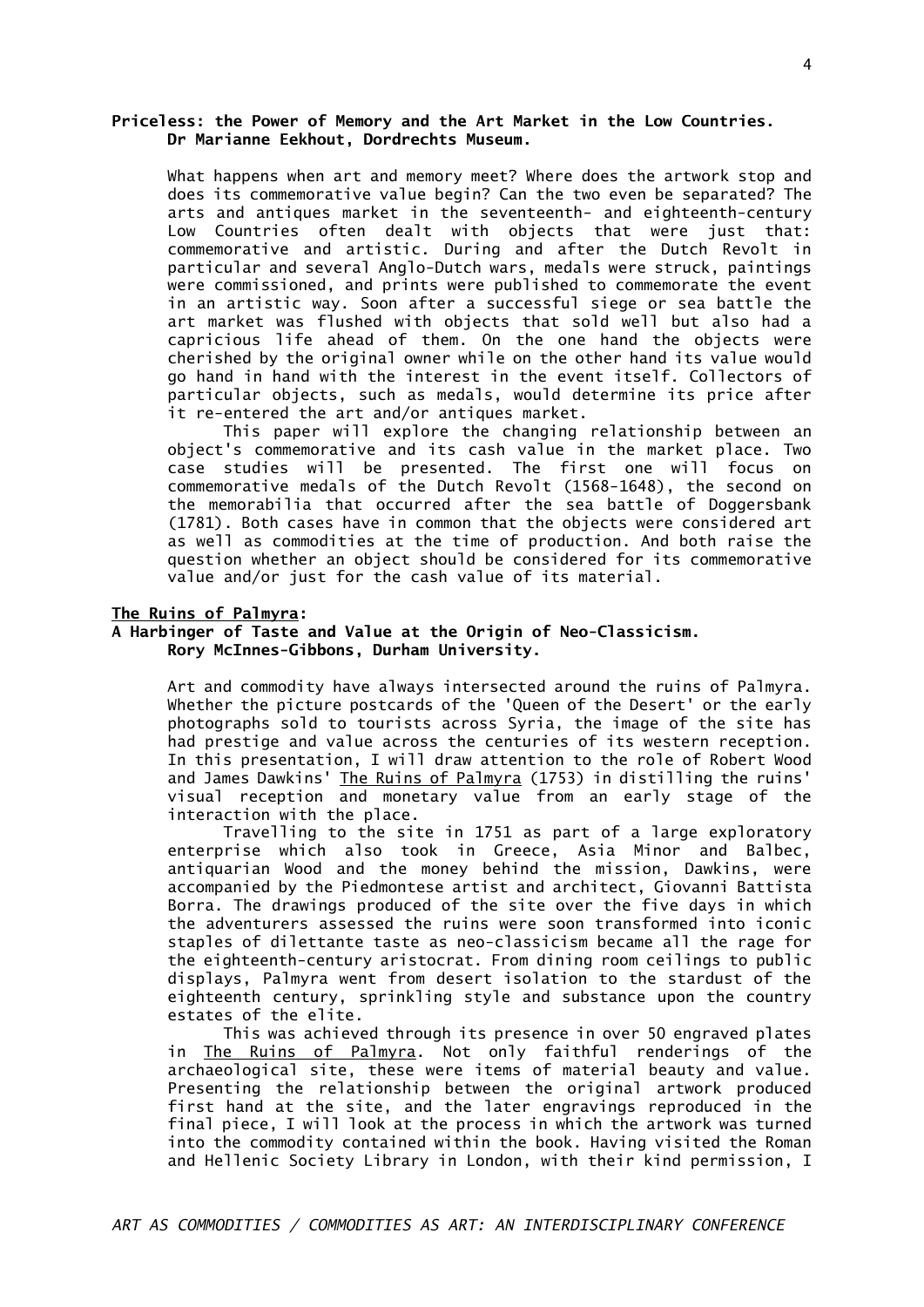am able to showcase the previously unpublished original drawings of Borra.

#### **Private Ownership, Public Display and Commodification: Ugolino di Nerio's Santa Croce Polyptych in Nineteenth-Century Britain. Katharine Ault, The Open University.**

This paper focuses on the nineteenth-century display and reception of a large multi-panelled altarpiece, made around 1325 in the Sienese workshop of Ugolino di Nerio for the Florentine basilica of Santa Croce. It seeks to understand the factors that enabled this medieval Polyptych to challenge the canon of 'great' art that dominated art historical understanding from the sixteenth to the nineteenth century. Building on anthropological approaches such as the biography of objects (Igor Kopytoff 1986) this paper examines the Polyptych's provenance and how commodification in the nineteenth century raised its status. By doing so, it demonstrates that the Polyptych's journey from rediscovery in the late eighteenth century through to 'sacralisation' at the end of the nineteenth was determined by a complex dynamic between changing art historical narratives and changing approaches to display. It focuses on the way this dynamic determined the Polyptych's trajectory through private collections, where it was 'singularised'; through salerooms and public exhibitions, where it was 'commodified'; and into permanent public collections where it was 'sacralised'.

The recent globalisation of Art History might suggest that questions about canonicity no longer need to be asked. Yet, art historical practise continues to be unified by a predominantly western canon, prompting some to argue that the process of canon formation requires further analysis to 'understand what art history is actually about' (Hubert Locher 2012). By attending to artworks themselves, this paper investigates the way the Polyptych was involved in the evolution of Art History as a consequence of its circulation in Britain in the nineteenth century, and in doing so seeks to shed light on the mechanisms that determine artists' inclusion in or exclusion from the canon.

#### **Priceless: Oettingen-Wallerstein and the Unsaleable Collection, 1847-1863. Lucy West, University of Leeds/The National Gallery/The Bowes Museum.**

What happens to a collection's commodity value when it fails to sell? This paper conceptualises the fate of the unsaleable Oettingen-Wallerstein collection, from its arrival in Britain in 1847, to the gift of a selection of its paintings by Queen Victoria to the nation in 1863.

A relative of Prince Albert (1819-1861), Prince Ludwig von Oettingen-Wallerstein's (1791-1870) collection of 'antique' pictures of the Byzantine, early Italian, German, and Netherlandish Schools was compared to that of the esteemed German Boisserée collection. By 1847, Oettingen-Wallerstein was experiencing financial hardship, leading to Prince Albert guaranteeing a loan and assuming the collection as surety; it was thus exhibited for sale at Kensington Palace 'to give the country an opportunity of obtaining it'. Predictably, when the loan could not be repaid, the pictures became Albert's property. However, despite the publishing of catalogues and the pictures' public display, no buyer came forward, and the collection was repeatedly declined by The National Gallery. It was not until after Albert's death, many of the pictures having by then been loaned to the 1857 Manchester Treasures exhibition, that twenty-five paintings were eventually selected by The National Gallery to be donated by the queen.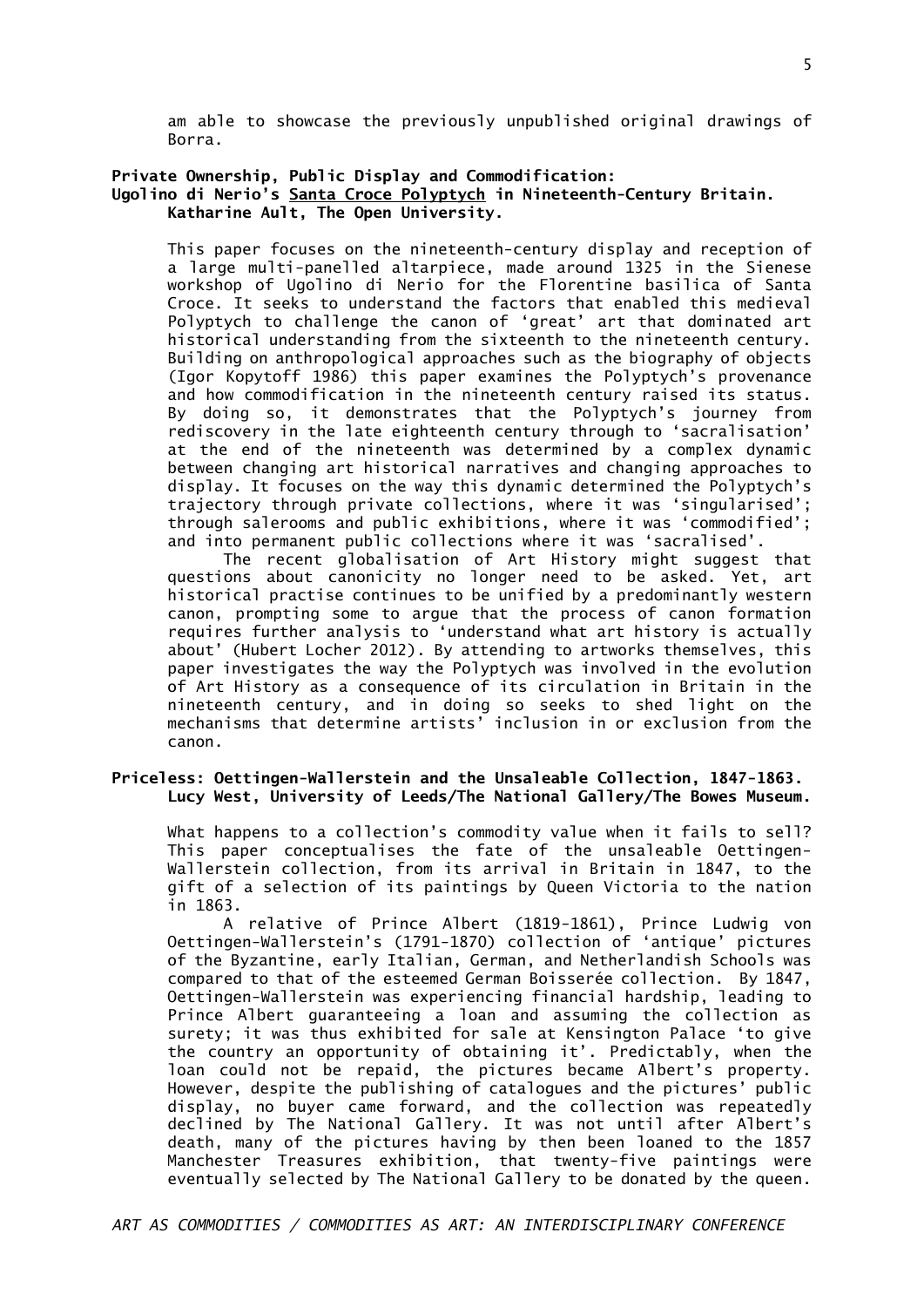Beginning life in Britain as a bargaining chip; at times presented to the public consciousness via seemingly economically disinterested cultural institutions; and ending up - quite literally re-framed - as cultural capital on the national stage, the Oettingen-Wallerstein collection resisted a narrative of straightforward economic commodification. This paper will thus interrogate how the pictures both transcended and problematized notions of value, in a context of changing British tastes for so-called 'primitive', early-European painting, in the nineteenth century.

#### **The Japonism Market in Later Nineteenth-Century London: The Japanese Gallery, Watanabe Seitei and John Varley Jr. Mariko Hirabayashi, University of York.**

The Japanese Gallery was established in London in 1881 by Thomas Joseph Larkin, a dealer in Chinese and Japanese art. My paper will focus on the paintings for sale at the Japanese Gallery, to develop further our understanding of British Japonism at the end of the  $19<sup>th</sup>$  century. In 1862, the International Exhibition was held in London, revealing a wealth of Japanese objects to many British people for the first time. After the exhibition, interest quickly grew until the 1880s, when possessing Japanese art became highly fashionable, partly as a result of the establishment of the Japanese Gallery. To date, our understanding of Japonism has been dominated by the image of Japanese prints (*ukiyo-e*), but the gallery dealt with a wide range of other materials, including numerous works by Japanese painter Watanabe Seitei, and works by British artist John Varley Jr., inspired by Japanese landscape, after a visit to Japan. Exploring the interaction of British and Japanese artefacts at the gallery, through an analysis of the gallery's surviving catalogues, my paper will push our myopic understanding of the taste, the market and the collection around Japonism in late-Victorian Britain beyond the now clichéd account of ukiyo-e.

#### **Fernand Khnopff: Commodifying Art through Photography. Maria Golovteeva, University of St Andrews/Christie's.**

To justify his colonial politics and especially his interest in the benefiting from the resources of the only Belgian colony, the Congo Free State, the second Belgian monarch, King Leopold II (1835 – 1909), established high scientific and commercial motivations for the use of ivory, particularly in the sphere of art and design. He asked the director of his administration and the *secrétaire d'état* to the colony Edmond van Eetvelde to provide sculptors with materials of the highest quality brought from the Congo to encourage the production in Belgium. The shipping of ivory was conscripted to not only increase the consumption of the material, but also to 'domesticate' it and 'familiarise' the Belgian public with its appearance (or re-appearance to be precise).

For key figure of European Symbolism Fernand Khnopff (1858 – 1921), like to many Belgian artists and sculptors, his association with the colony and colonialism, African objects and cultural signifiers came through the medium of ivory and the colonial exhibitions. In 1894 he wrote for *The Studio* about two significant displays of Belgian ivory works, at the International Exhibition in Antwerp and then at the Brussels Art Club, analysing the curatorial approaches and contextualising the material from Africa with the Flemish tradition of ivory carving going back to the seventeenthcentury southern Netherlands. In 1897 he again submitted a small review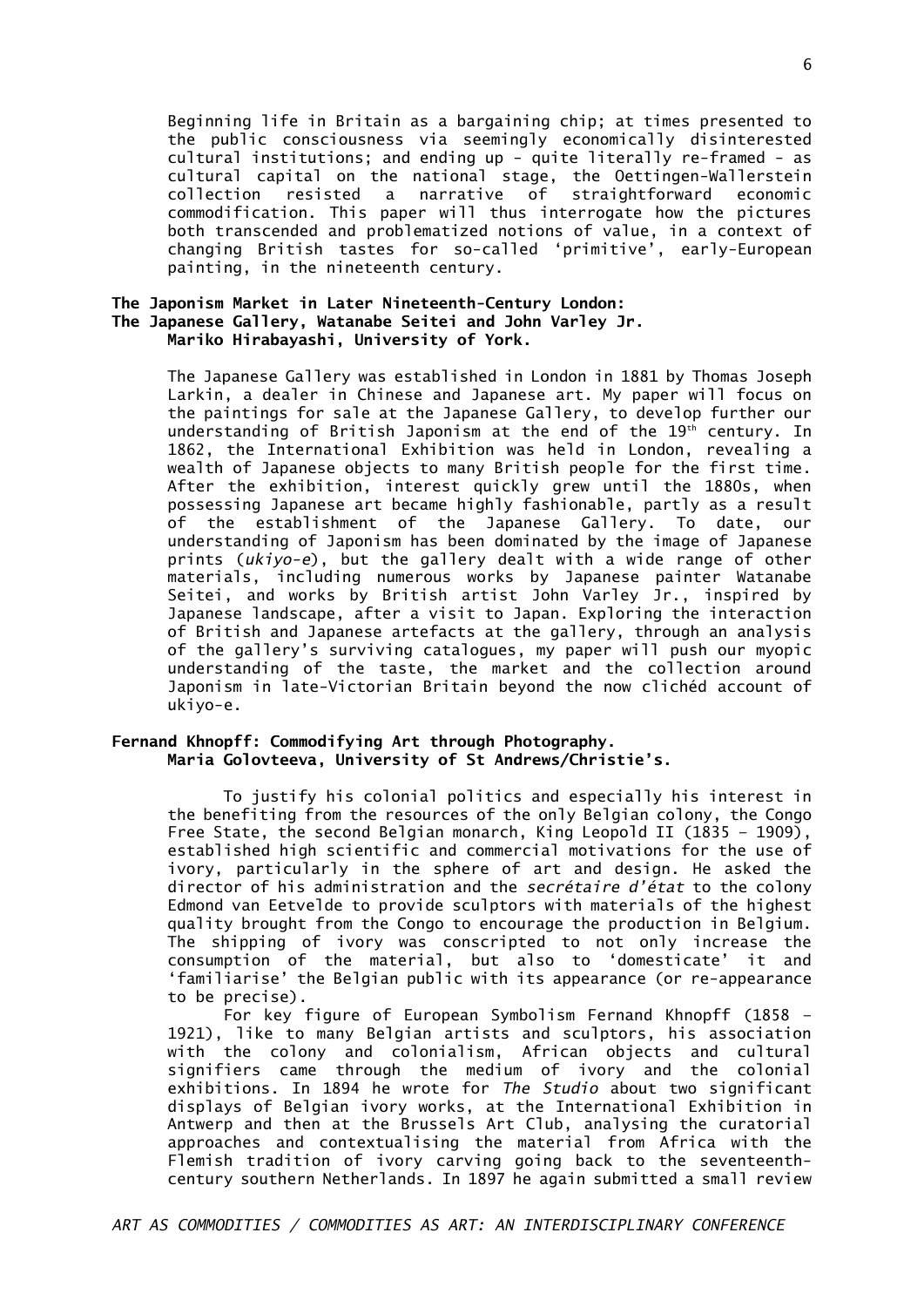of the Tervuren Colonial section at the Brussels International Exhibition. For the catalogue of the chryselephantine sculpture at Tervuren, Khnopff created a frontispiece based on a photograph of a Congolese woman by famous Belgian photographer Alexandre (Albert Edouard Drains), in which he explored the vision of the colony, its people and resources in Belgian art. The artist submitted his only ivory sculpture *Un masque* to the exhibition, as he was among the Belgian sculptors supplied with the African material. In his work, he explored the imagery common for his œuvre, which was quite different from some other ivory sculptures and objects of art at the exhibition that had underlying political and colonial connotations.

#### **Making Money: Artists' Banknotes of the German Inflation, 1914-1923. Dr Tom Wilkinson, Warburg Institute.**

After the First World War, German money went badly wrong. In an attempt to circumvent the inflation, local authorities issued emergency money or *Notgeld.* Whereas banknotes had hitherto been encrusted with national symbols and classical ornament, *Notgeld* was very different, featuring humorous tales, episodes from local history, and macabre depictions of witches and devils. There were also direct references to the crisis in the form of images of the dance around the golden calf, piles of burning money, graphs showing rising infant mortality, and anti-Semitic caricatures.

Another recurring motif was the labouring body, often coupled with exhortations that hard work would rescue Germany from its crisis. In this paper I consider these depicted workers as self-portraits of their makers, whose labour, in this instance – compared to that of socalled autonomous artists – created monetary value in a relatively unambiguous way. But this immediacy posed problems of its own, not least in terms of the debate around art and commerce in the context of late Expressionism. Critics deplored the use of Expressionist motifs in advertising as a betrayal of the ideals of the movement. Several *Notgeld* designers were also Expressionists, but although their labour in this context – on money, which Simmel had called the agent of calculative thought – could be understood as a betrayal of the Expressionist drive to re-enchantment, they were also working as alchemists, reinvesting money with the magical powers it had lost in the inflation. In order to achieve this, they employed aesthetic means, reworking the artwork as the universal equivalent, or at least a token thereof. This elision of aesthetic and monetary value opens a space in which to rethink these vexed categories, along with the artist's labouring body as a source of value.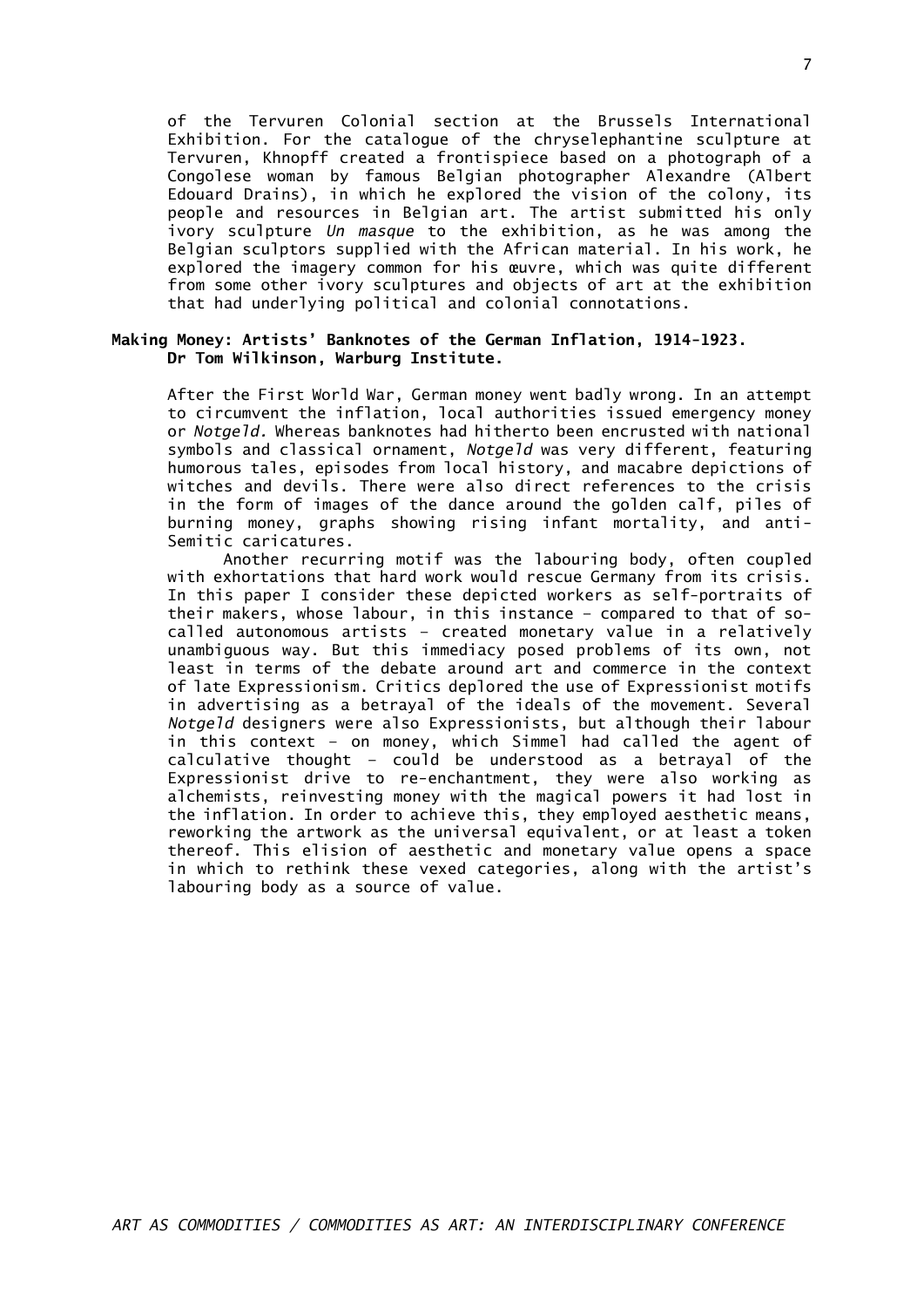#### **The "Products" of Artistic Production: Thinking about Art in Design Terms. Inbal Strauss, University of Oxford.**

Asking 'how can we gain a better understanding of art and the process of art-making through a juxtaposition with commodities and the process of their design?', the paper juxtaposes the production processes and resulting products of modern sculpture with those of product design (the two respective media and formal models of contemporary objectmaking). Arguing for a consideration of art in design terms, the paper postulates both practices as processes of designing a form that aims to solicit the agency of the interacting agent in order to fulfill its function, be it utilitarian or non-utilitarian. In referring to the addressee as an 'interacting agent', the paper conflates 'viewer' with 'user' (and accordingly 'artist' with 'designer'), thus alluding to the idea that a sculpture is designed to be "completed" by the viewer in the same way that the function of a consumer product is designed to be executed by the user.

The ways in which a work of art is actively completed by the viewer have been outlined by art historian Wolfgang Kemp, and the paper draws on his theory of aesthetic reception, along with usability engineer Donald Norman's theory of interaction design, to offer a lens comparison of a utilitarian artefact (a handsaw) and a non-utilitarian artefact (Jacques Carelman's 1969 Coffeepot for Masochists). With the analysis of an everyday commodity enabling a "functional" reading of a work of art (reading Carlman's work as one would an object of use), the comparison contributes to an understanding of art's mechanism of operation. Subsequently, the paper demonstrates how the form of works of art follows an intentional (rather than incidental) function, thereby substantiating the postulate of the work of art as the result of a process of design, or rather as the "product" of artistic *production*.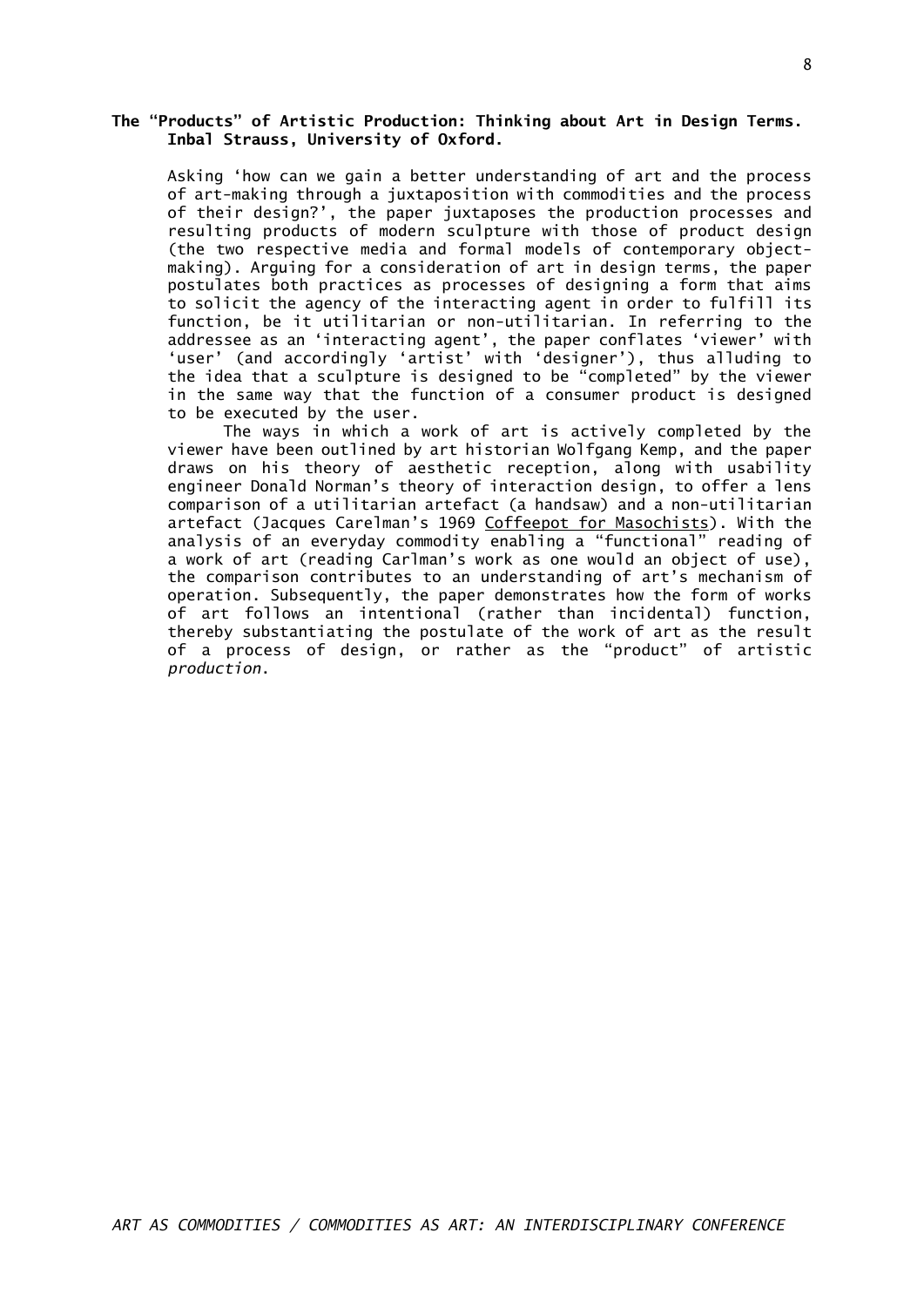# speaker profiles

**ISABELLA LORES-CHAVEZ** is a Ph.D. candidate in the Department of Art History and Archaeology at Columbia University. Her dissertation focuses on collections and depictions of plaster sculpture in the seventeenth-century Dutch Republic. Isabella received her B.A. in Art History from Yale. In 2013, she curated a small exhibition at the Metropolitan Museum of Art, entitled Dutch and French Genre Drawings from the Robert Lehman Collection. She has also worked at the J. Paul Getty Museum and the Los Angeles County Museum of Art. Born in Cali, Colombia, Isabella grew up in Los Angeles and currently resides in Amsterdam.

**RACHEL MASTERS CARLISLE** is a Ph.D. student and Patricia Rose Teaching Fellow at Florida State University and holds a Master of Arts degree from the Courtauld Institute of Art (2014). She specializes in northern European art (c. 1400-1600) with particular interests in early modern cosmopolitanism, emergence of the art market, and practices of collecting. Her dissertation examines the appropriation of Italianate motifs transmitted via printed and portable media as manifested in the oeuvre of German artist Jörg Breu and the extent to which stylistic choices made by artists and patrons in early modern Augsburg reflect both transnational exchange and competition.

**Dr MARIANNE EEKHOUT** received her PhD in history at Leiden University in 2014. Her thesis 'Material Memories of the Dutch Revolt. The Urban Memory Landscape in the Low Countries, 1566-1700' is published online. Since 2015 she is curator of history at the Dordrechts Museum in Dordrecht, the Netherlands. Her research focuses on material memory, especially in the 17th and 18th century. By studying a diverse range of objects new stories and connections reveal themselves, such as the involvement of the lower classes.

**RORY McINNES-GIBBONS** is a PhD candidate in the Department of Classics and Ancient History, Durham University. He studied Classics at BA level and took an MA in Greece, Rome and the Near East, also at Durham. He is interested in classical reception, in particular the constantly changing relationship between antiquity and its afterlife. Rory focusses on Palmyra in Roman Syria, a rich, but largely untapped, source of material for classical reception.

**KATHARINE AULT** is a PhD candidate at The Open University, supported by the Consortium for the Arts and Humanities in the South East (CHASE). Following completion of The Open University's Art History MA her dissertation on Ugolino di Nerio's Santa Croce Polyptych was shortlisted runner-up for the Association for Art History's Dissertation Prize 2017. Previous published research focuses on a predella panel from Cecco di Pietro's Agnano Altarpiece. She has worked for the Royal Collections Trust, Barbican Art Gallery and London Museum of Jewish Life. Katharine is a practising artist, and has exhibited at numerous venues in and around London.

**LUCY WEST** is an AHRC-funded Collaborative Doctoral Partnership PhD Researcher working with The National Gallery, The Bowes Museum, and Leeds University. This project explores the practices of art dealers and agents in the reevaluation and reception of pre-1500 European painting in early Victorian Britain, with a focus on the collecting activities of John Bowes in the 1840- 50s. Her MA specialised in the Arts of Florence and Central Italy, 1400- 1500, at the Courtauld Institute. Previously, Lucy worked as Assistant Curator of Paintings at Royal Collection Trust, and as Curatorial Trainee at The National Gallery and the Ferens Art Gallery, Hull.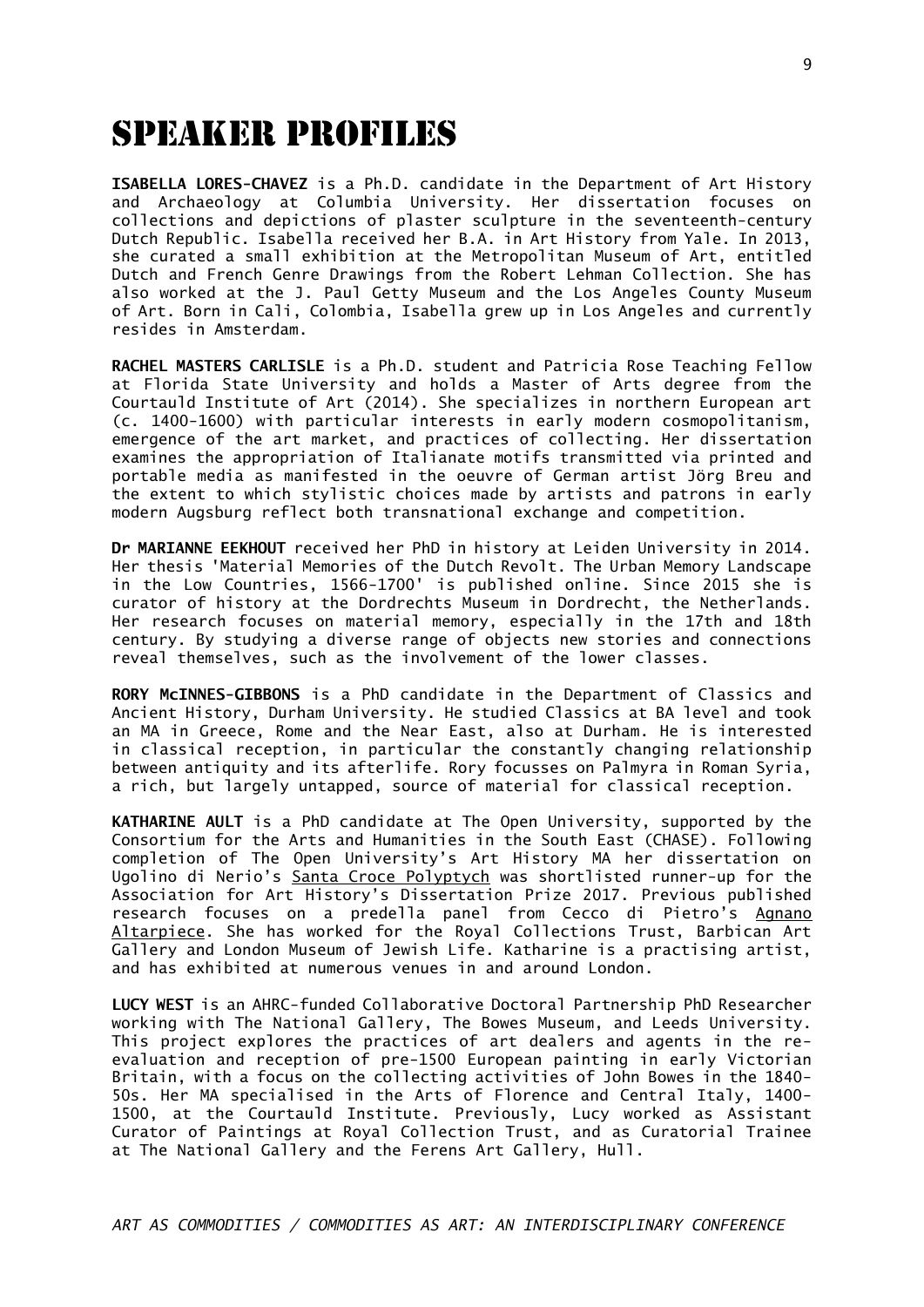**MARIKO HIRABAYASHI** is a first year PhD student in History of Art at the University of York. From 2017 to 2018, she has worked as an assistant curator at the Menard Art Museum, Japan. She holds a BA in Japanese History from the Keio University, Tokyo, and an MA in British Art from the University of York. Her current research focuses on the art interaction and collection between Britain and Japan from the late 19th century to the early 20th century, specifically the relationship between Charles Ricketts and Japanese art.

**MARIA GOLOVTEEVA** is a Researcher at Christie's auction house and a PhD candidate in Art History at the University of St Andrews. Her research explores interactions between art and photography in the late nineteenth century, particularly in case of the Belgian artist Fernand Khnopff. She has recently given a lecture "L'art de Fernand Khnopff et la photographie au 19ème siècle" as a part of *Fernand Khnopff (1858-1921). Le maître de l'énigme* exhibition at the Petit Palais (Paris) and spoken at *The Camera, Colonialism and Social Networks* conference organised by the National Trust for Scotland and the Morton Photography Project. She holds several research scholarships, including Van Gogh Museum Research Grant and Fine Art Bursary of the Catherine and Alfred Forrest Trust. She received a grant from Belgian organisations to attend the Summer Course for the Study of the Arts in Flanders in 2018, a joint initiative of museums and universities around Belgium intended for researchers. Her next publication "Villa Khnopff: the Home of an Artist and the Palace of Art" in *Domestic Space in France and Belgium*, edited by Claire Moran, will be out with Bloomsbury Publishing in 2019.

**Dr TOM WILKINSON** is a Leverhulme Early Career Fellow at the Warburg Institute, where he is working on a project on the relationship between images and economic forces in modern Germany. He received a PhD in the History of Art from UCL in 2016. He is History Editor of the Architectural Review.

**INBAL STRAUSS** is an AHRC-funded doctoral candidate at the Ruskin School of Art and Linacre College, University of Oxford, where her research revolves around questions of objecthood, instrumentality, and artefactual agency under advanced capitalism. Titled 'Form Unfollows Function: Subversions of Functionality in Avant-Garde Objects', her thesis asks: how may modern and contemporary art objects peak, twist or accentuate a notion of function that goes beyond the notion of utility? Consulting works by Dadaist, Surrealist, Minimalist, Pop and Excessivist artists, the thesis examines how the design decisions embodied in these works, as well as the critical concerns underlying these decisions, negotiate the binary opposition between utility and futility, thereby calling into question the modernist imperative that form follows function. Inbal holds an MFA from Goldsmiths, University of London (2012), and a B.Des from the Bezalel Academy of Art & Design in Jerusalem (2010).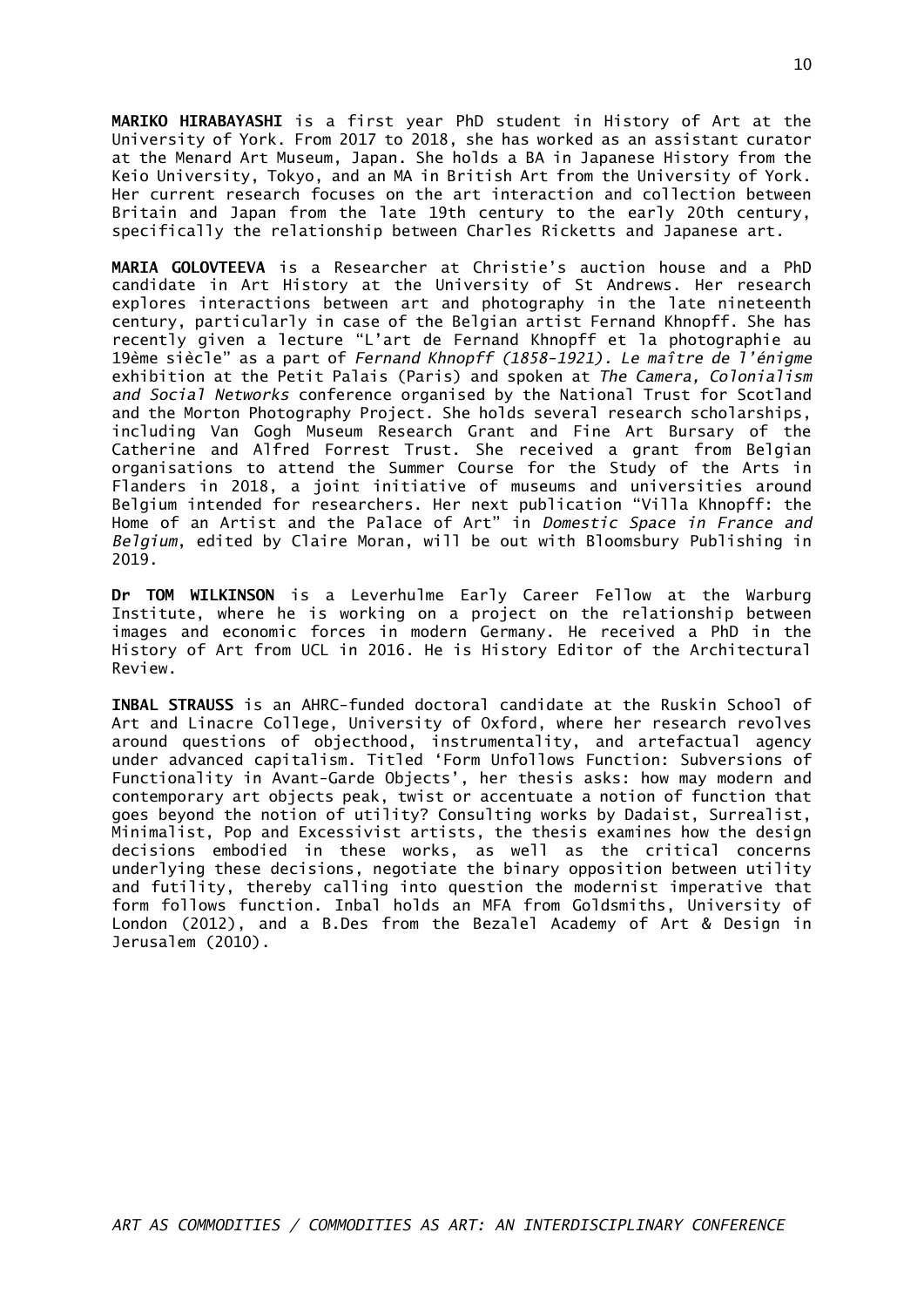# **KEYNOTE**

**Between Commodity and Gift: Some Thoughts on Early Modern Objects. Dr Leah R. Clark, The Open University.**

What was a commodity in the Renaissance? What was a work of art? This paper will consider the different forms of exchange through which objects circulated, arguing that late fifteenth-century consumption practices have to be studied on their own terms, functioning within a dual economy of gifts and commerce. In the fifteenth century, these two systems sometimes worked together, sometimes came up against each other in conflict, but undoubtedly influenced each other. This keynote will examine these systems from two different perspectives: through the practices of merchant bankers and from the objects themselves. Merchant bankers provided bills of exchange, pawns, loans, and 'commodities' to the princely elite, but they were also heavily involved in political negotiations and gift exchanges. Objects were used to solidify alliances, pay for wars, create ties of indebtedness and obligation, and operate as signs of virtue or magnificence, but they were also the sites of political tensions, instigators of financial ruin, and indicators of betrayal. The modern distinction between commodity and gift needs to be reevaluated for this period within the context of transactions, to elucidate how value creation was a process, and that the labels 'commodity' and 'gift' are less about what a thing is and more about how it is exchanged or its potential for exchange. Identities of objects, and those who exchange them, are never fixed, but are often contested constructions. Thus the concept of obligation, which figures into gift exchange is also important as providing a crucial component in economic exchange. As this paper will show, possessions were often transient and status and reputation depended on one's ability to negotiate the circulation of one's goods, through the careful balance of pawning, credit, and gifting.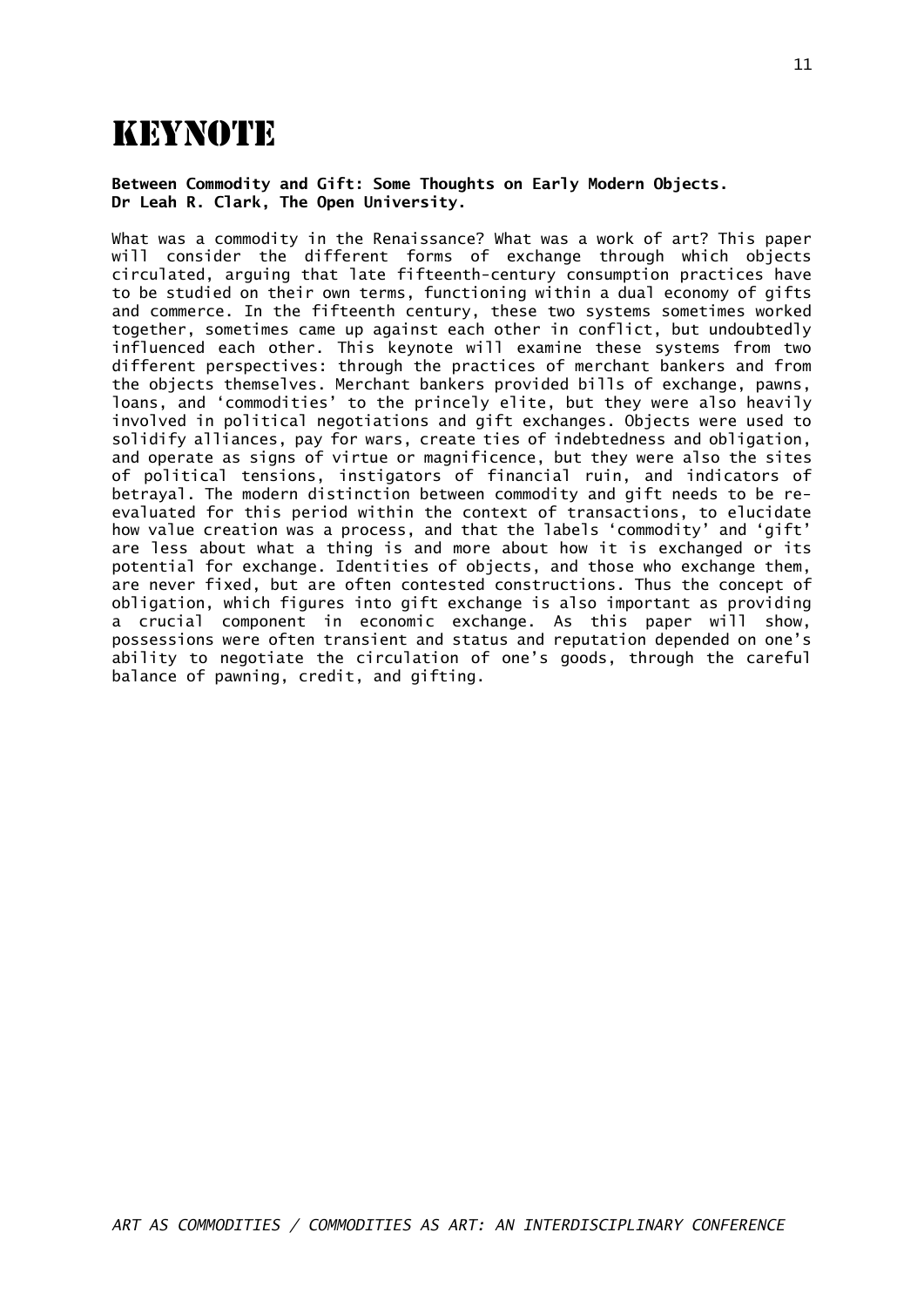**Dr LEAH R. CLARK** studied Art History at the University of British Columbia and the Courtauld Institute, gaining her PhD from McGill University. Leah's research explores the roles objects play in creating networks in the fifteenth century through their exchange, collection, and replication. She joined the OU in 2013, having taught a wide range of courses in Canada and America including Art History courses on the Italian Renaissance, collecting, art in the Italian courts, and cross-cultural encounters in the early modern world, in addition to cross-disciplinary courses in the Humanities.

*Collecting Art in the Italian Renaissance Court: Objects and Exchanges* (Cambridge University Press) examines the courts of Italy (particularly Ferrara and Naples) through the myriad of objects—statues, paintings, jewellery, furniture, and heraldry—that were valued for their particular iconographies, material forms, histories, and social functions. The constant circulation of precious objects in the late fifteenth century reveals a system of value which placed importance not only on ownership, but also on the replication, copying, and translation of those objects in an array of media. The objects of analysis are thus considered not only as components of court life, but also as agents that activated the symbolic practices that became integral to relations within and between courts, operating as points of contact between individuals, giving rise to new associations and new interests.

Her next book project investigates how objects and materials functioned as diplomatic agents in cross-cultural relations. It explores the transformative processes of their translation and transfer, which allowed for materials and motifs to become incorporated into local visual culture and production in fifteenth-century Italy. She has received a British Academy/Leverhulme Small Research Grant for research connected to this project ('The Peregrinations of Porcelain: Touch, Transfer, and Translation in Cross Cultural Exchange (1450-1500)').

As part of this interest in cross-cultural encounters, she co-edited (with Nancy Um) a special issue of the *Journal of Early Modern History*, The Art of Embassy: Objects and Images of Early Modern Diplomacy (2016). She is also co-investigator (with Dr Katherine Wilson, Chester) of an interdisciplinary research network examining the mobility of objects across and beyond European boundaries during the period (1000-1700) funded by the AHRC. She has presented at numerous international conferences including the Renaissance Society of America, the Association of Art Historians, the Victoria and Albert Museum, the Courtauld Institute of Art, the College Art Association, and the Congress of the International Committee of the History of Art (CIHA).

She is the recipient of various awards and fellowships from the British Academy, the Social Sciences and Humanities Research Council of Canada (SSHRC), the Italian government, and she received the McGill Arts Insights Dissertation Award for her PhD thesis, 'Value and Symbolic Practices: Objects, Exchanges, and Associations in the Italian Courts (1450-1500).' At the OU, she is co-chair of the Medieval and Early Modern Research Group.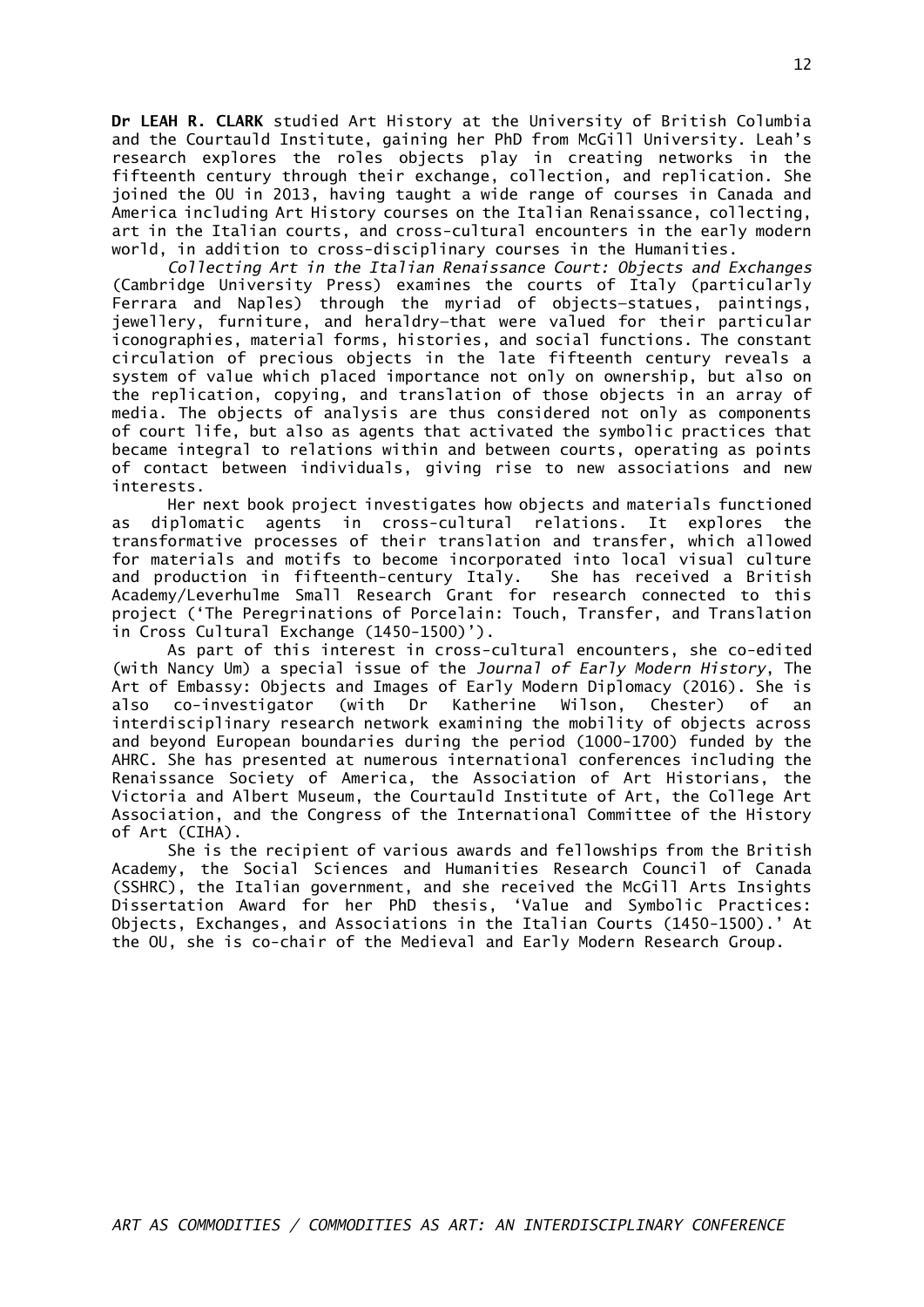# ORGANISER AND CHAIR profiles

**ADAM SAMMUT** is a PhD candidate in History of Art at the University of York. Funded by WRoCAH, his thesis is about Rubens and the Dominican Church in Antwerp. Adam read a first in History of Art at University College London, followed by an MA in the Dutch Golden Age also at UCL. Prior to starting his PhD, Adam worked in the Paintings Dept. of The Royal Collection, then as archivist for Sir Cameron Mackintosh and the architect Lord Norman Foster. He has published articles in the *Review of Scottish Culture* and *Dutch Crossing*, and is contributing to the exhibition catalogue *Rubens and his Century* (Museum of Fine Arts, Budapest). Adam has delivered papers at Recasting Reproduction, The Seventh Early Modern Symposium at the Courtauld Institute (2017) and the Renaissance Society of America's annual meeting in New Orleans, LA (2018). In summer 2018, Adam was Kluge Fellow at the Library of Congress, Washington DC. He sits on the ALCS executive board.

**SIMON SPIER** is in receipt of an AHRC Collaborative Doctoral Partnership studentship between the University of Leeds and The Bowes Museum, County Durham, working on a project entitled 'Creating the Bowes Museum: Private collecting, public philanthropy and the art market in the public art museum in Britain and France, 1830-1900'. He received his BA(Hons) in History of Art from the University of Manchester, and an MA in History of Art (British Art) from the University of York. His general research interests are within the history of collecting and display, the history of public museums and galleries, European decorative arts (particularly 19th-century), and the interrelationship between private collectors, the public museum and the art market.

**APURBA CHATTERJEE** is a PhD researcher based at The University of Sheffield, and she is currently completing her thesis on the relationship between visual arts and politics in early British Indian empire. In 2018, she was a visiting research fellow at Yale Center for British Art, New Haven. Her research interests are the conjunctures of history, art history, and conceptual history. Her written work, both published and forthcoming, focus on art, British empire, and the cultural legacies of British imperialism.

**Dr CORDULA VAN WYHE** is a Senior Lecturer in the History of Art. Before joining the History of Art Department at York in 2005, she was the Speelman-Newton Fellow in Netherlandish Art at Wolfson College Cambridge (2000-2005). Her research interests lie in early modern cultural history with particular reference to the seventeenth-century Low Countries. Major interests include religious and political imagery, royal patronage, and early modern court culture. She is Director of Research Programmes.